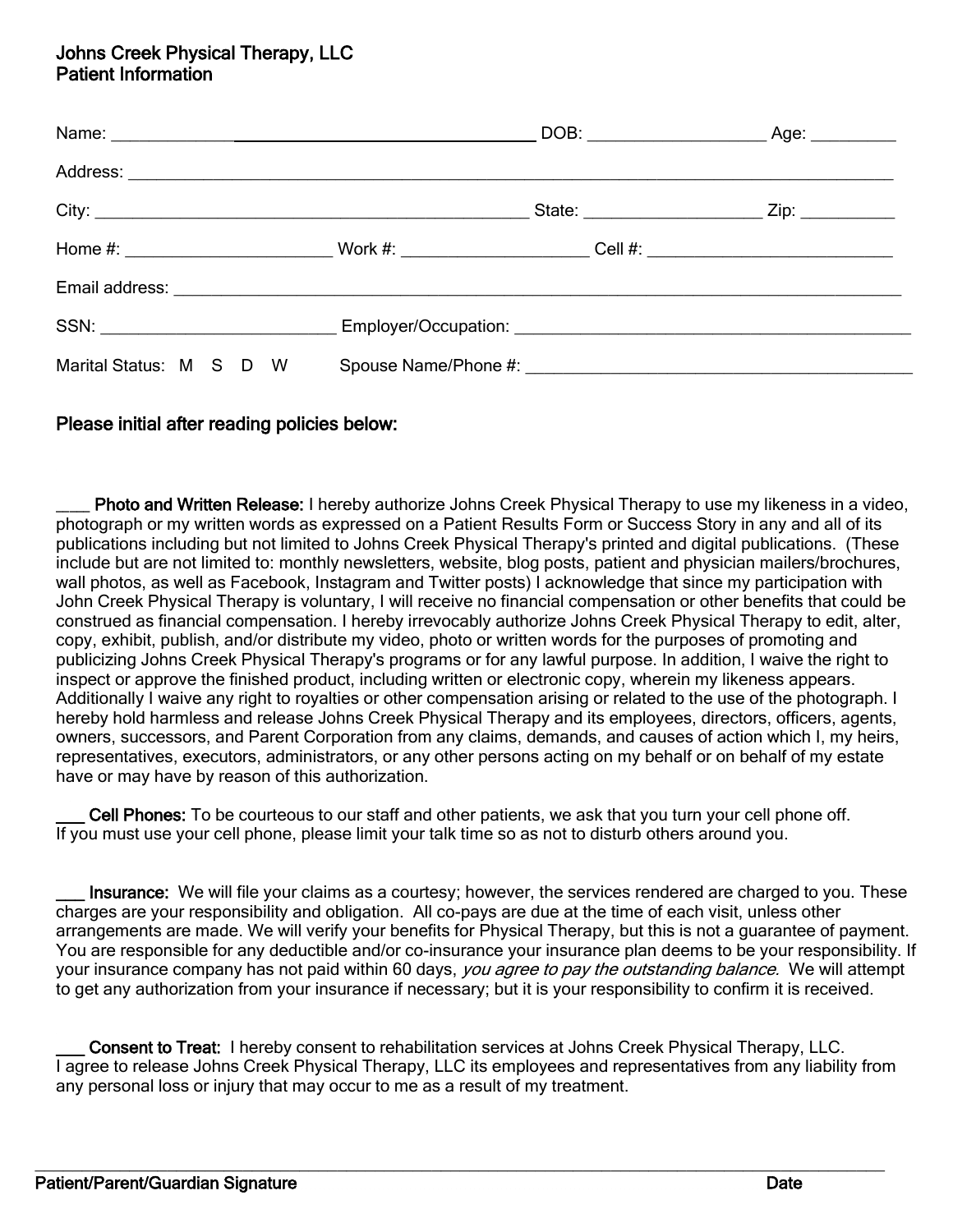# Johns Creek Physical Therapy, LLC Patient Medical History

| Allergies to Medications: <u>Allergies</u> to Medications: Allergies and Allergies to Medications:                                                                                                                        |                                                                                                                  |                                                                                                                                                                  |
|---------------------------------------------------------------------------------------------------------------------------------------------------------------------------------------------------------------------------|------------------------------------------------------------------------------------------------------------------|------------------------------------------------------------------------------------------------------------------------------------------------------------------|
|                                                                                                                                                                                                                           |                                                                                                                  |                                                                                                                                                                  |
| Have you had physical therapy this year? Y N For what condition?                                                                                                                                                          |                                                                                                                  |                                                                                                                                                                  |
| Medical History (check all that apply)<br>Arthritis<br><b>Broken Bones/Fractures</b><br>Cancer<br>$\equiv$ Diabetes<br>_ Heart Problems<br>_ Head Injury<br>_ High Blood Pressure<br>Parkinson's<br>Please explain above: | _ Kidney Problems<br>_Lung Problems<br>$\sqrt{ }$ Osteoporosis<br>_ Seizures<br>$S$ troke<br>_Multiple Sclerosis | _ Muscular Dystrophy                                                                                                                                             |
| Are you having any of these symptoms? (check all that apply)<br>_ Chest Pains/ Breathing Difficulty<br><b>Coordination Problems</b><br>_ Difficulty Sleeping<br>Headaches<br>Are you pregnant? _______Yes ____ No         | Pain at Night<br>Weakness                                                                                        | Loss of Balance<br><b>Visual Problems</b>                                                                                                                        |
| What happened?<br>Have you had the problem(s) before? ______Yes ____<br>What makes problem(s) worse?<br>What makes problem(s) better?                                                                                     | No                                                                                                               |                                                                                                                                                                  |
| Current Limitations (check all that apply):<br>Difficulty with walking<br>Difficulty with stairs<br>Difficulty with walking on rough ground<br>Difficulty with bathing, dressing, eating                                  |                                                                                                                  | Difficulty with chores, shopping, driving<br>Difficulty with work, school<br>Difficulty with recreational activities<br>My condition is better __ in AM __ in PM |
| Goals I want to achieve through physical therapy:                                                                                                                                                                         |                                                                                                                  |                                                                                                                                                                  |

I will advise the therapist if there are any changes in my physical condition that would alter my response to any question on this form.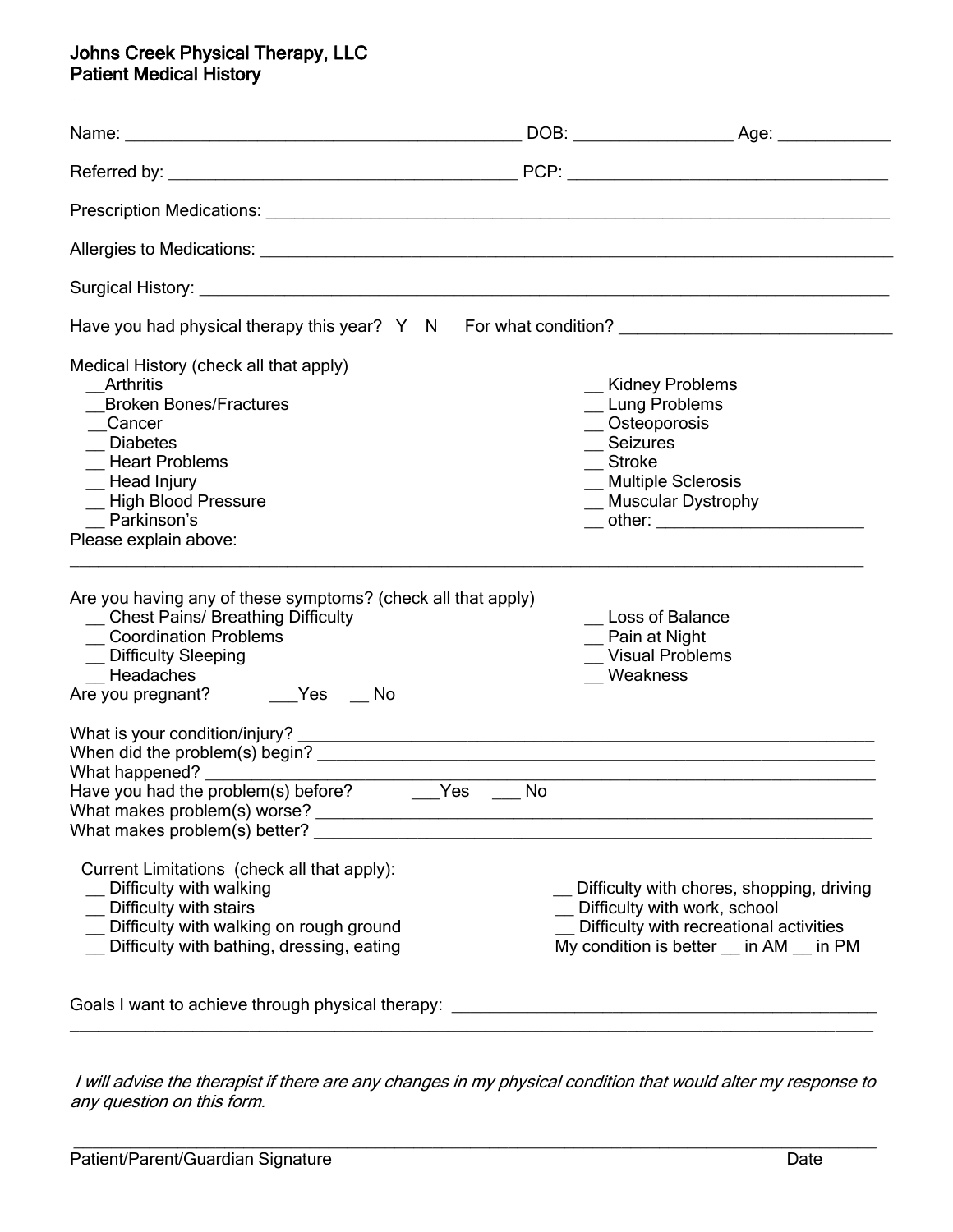| - - -<br><b>Patient Name:</b><br>JВ<br>ור<br>___<br>------------- |  |
|-------------------------------------------------------------------|--|
|-------------------------------------------------------------------|--|

 I understand that Johns Creek Physical Therapy, LLC is a healthcare provider and may share my health information for treatment, payment and healthcare operations. I have been offered a copy of the organization's Notice of Privacy Practices that describes how my health information is used and shared. I understand that Johns Creek Physical Therapy, LLC has the right to change this notice at any time. I may obtain a current copy in the office or by contacting the Privacy Officer at (770) 622-5344. The current Notice of Privacy Practices contains updates required by the United States Department of Health and Human Services, Office of the Secretary Office for Civil Rights (OCR) compliance dated September 23, 2013.

I authorize Johns Creek Physical Therapy, LLC to also release my protected health information to:

| Family members:     |
|---------------------|
| School or Employer: |
| Other:              |
|                     |

 $\mathcal{L} = \frac{1}{2} \sum_{i=1}^{n} \frac{1}{2} \sum_{j=1}^{n} \frac{1}{2} \sum_{j=1}^{n} \frac{1}{2} \sum_{j=1}^{n} \frac{1}{2} \sum_{j=1}^{n} \frac{1}{2} \sum_{j=1}^{n} \frac{1}{2} \sum_{j=1}^{n} \frac{1}{2} \sum_{j=1}^{n} \frac{1}{2} \sum_{j=1}^{n} \frac{1}{2} \sum_{j=1}^{n} \frac{1}{2} \sum_{j=1}^{n} \frac{1}{2} \sum_{j=1}^{n} \frac{1}{2} \sum$ 

Patient/Parent/Guardian Signature

| ۰.<br>×<br>. .<br>×<br>۰. |
|---------------------------|
|---------------------------|

 If any person is physically unable to provide a signature OR signs with a mark, print his/her name on the appropriate line below and record the signatures of two responsible persons who witness that such person understands the nature of this acknowledgement.

 $\mathcal{L} = \frac{1}{2} \sum_{i=1}^{n} \frac{1}{2} \sum_{j=1}^{n} \frac{1}{2} \sum_{j=1}^{n} \frac{1}{2} \sum_{j=1}^{n} \frac{1}{2} \sum_{j=1}^{n} \frac{1}{2} \sum_{j=1}^{n} \frac{1}{2} \sum_{j=1}^{n} \frac{1}{2} \sum_{j=1}^{n} \frac{1}{2} \sum_{j=1}^{n} \frac{1}{2} \sum_{j=1}^{n} \frac{1}{2} \sum_{j=1}^{n} \frac{1}{2} \sum_{j=1}^{n} \frac{1}{2} \sum$ 

If patient is not capable of acknowledging the notice because of age or medical condition, complete the following:

Patient is a minor ( \_\_\_\_ years of age) OR Patient is unable to acknowledge because:

| Patient/Parent/Guardian did not sign due to:<br>Other: | Language Barrier | Refused to sign |
|--------------------------------------------------------|------------------|-----------------|
| Patient /Parent/Guardian Signature                     |                  | Date            |
| Relationship to Patient if Relative or Legal Guardian  |                  |                 |

 $\mathcal{L}_\text{max} = \frac{1}{2} \sum_{i=1}^{n} \frac{1}{2} \sum_{i=1}^{n} \frac{1}{2} \sum_{i=1}^{n} \frac{1}{2} \sum_{i=1}^{n} \frac{1}{2} \sum_{i=1}^{n} \frac{1}{2} \sum_{i=1}^{n} \frac{1}{2} \sum_{i=1}^{n} \frac{1}{2} \sum_{i=1}^{n} \frac{1}{2} \sum_{i=1}^{n} \frac{1}{2} \sum_{i=1}^{n} \frac{1}{2} \sum_{i=1}^{n} \frac{1}{2} \sum_{i=1}^{n} \frac{1$ Witness **Date** Date **Witness** Date